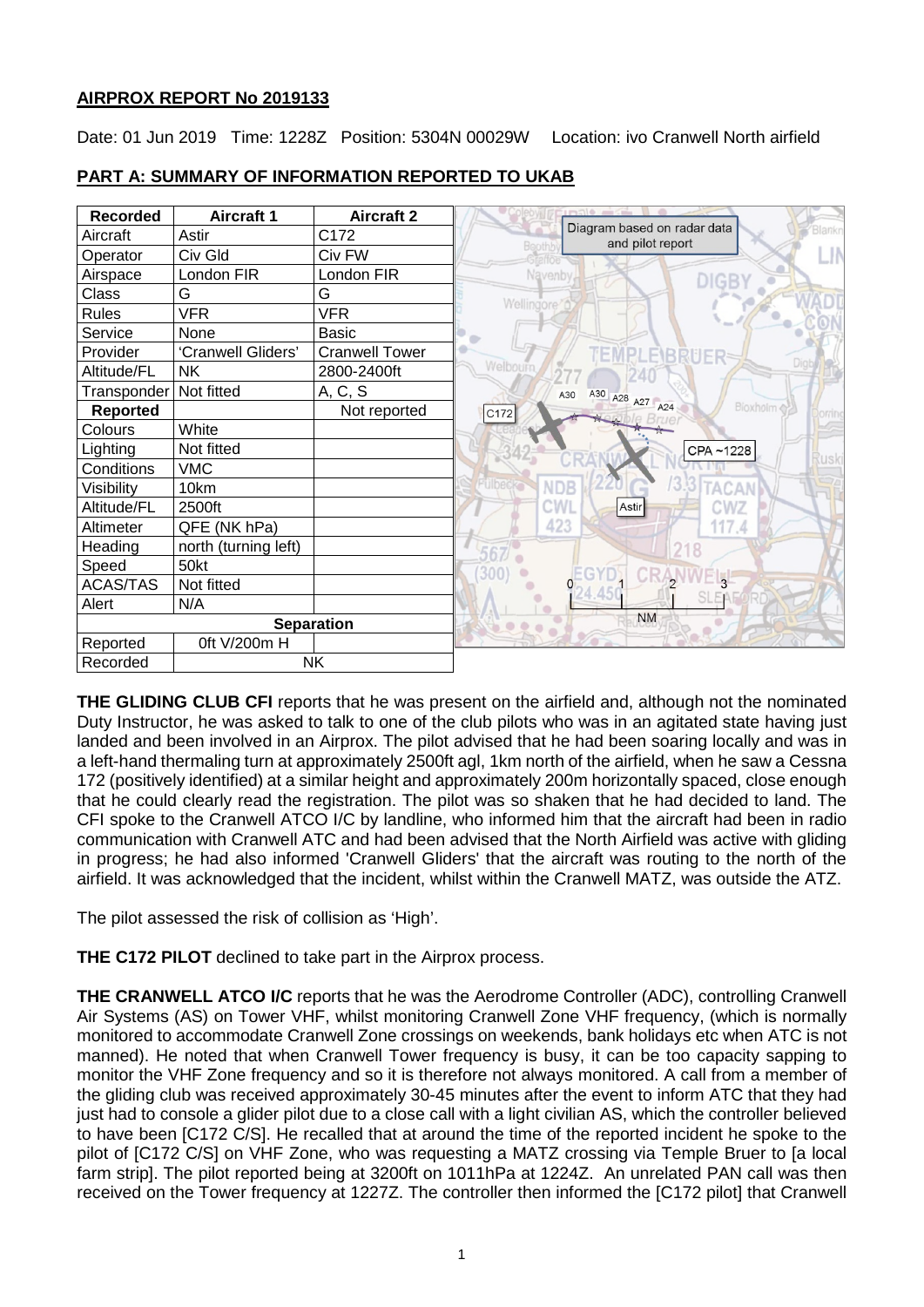North Airfield was active with multiple gliders. He gave basic traffic information from his Air Traffic Monitor on what he believed was the closest glider. He also immediately informed the gliding club on handheld radio of the traffic transiting west-to-east at altitude 3200ft. The controller noted that there should be no mistake that gliders operating outside the ATZ have no additional protection than that expected in Class G airspace.

### **Factual Background**

The weather at Cranwell was recorded as follows:

METAR EGYD 011250Z 20007KT 9999 FEW038 BKN250 22/13 Q1019 BLU NOSIG=

### **Analysis and Investigation**

### **Military ATM**

An Airprox occurred on 1 Jun 19 at approximately 1225 UTC, 1km north of Cranwell North Airfield between a Glider and a C172. The Glider was not receiving an Air Traffic Service, the C172 was receiving a Basic Service from Cranwell Tower.

The Glider was conducting a local flight to and from Cranwell North Airfield and was performing a left-hand turn at the time of the incident. The C172 was on a cross-country flight from [departure] to [a local farm strip] routing via Temple Bruer. The Cranwell Tower controller was monitoring the Cranwell Zone frequency in order to facilitate any Cranwell Zone crossings which would have impacted circuit flying.

The incident did not show on radar but relevant excerpts of the Cranwell R/T and management radio systems were obtained. Analysis of these R/T recordings show that the C172 contacted Cranwell at 1224:34 giving routing details and anticipated transit altitude. At 1225:57, the Cranwell Tower Controller passed information to the C172 on the activity at Cranwell North Airfield. This transmission also included Traffic Information (derived from the Air Traffic Monitor) on two transponding gliders [UKAB Note: The Astir was not fitted with a transponder]. Shortly after this, a Tutor in the visual circuit declared an emergency and this became the focus of the Tower Controller's attention.

Having established that the C172 routing would place it close to the Cranwell North gliding activity, the Cranwell Tower Controller contacted the gliding club via management radio to inform them of the transiting C172. It is not known if this information was relayed by the flying club to airborne gliders.

As the Cranwell Tower Controller made both the C172 and the glider club aware of each other and provided Traffic Information to the C172 on observed conflicting traffic, the controller discharged their duties appropriately in this situation.

### **UKAB Secretariat**

The Astir and C172 pilots shared an equal responsibility for collision avoidance and not to operate in such proximity to other aircraft as to create a collision hazard<sup>[1](#page-1-0)</sup>. If the incident geometry is considered as head-on or nearly so then both pilots were required to turn to the right<sup>[2](#page-1-1)</sup>. If the incident geometry is considered as converging then the C172 pilot was required to give way to the Astir<sup>3</sup>. If the incident geometry is considered as overtaking then the Astir pilot had right of way and the C172 pilot was required to keep out of the way of the other aircraft by altering course to the right<sup>[4](#page-1-3)</sup>.

l

<span id="page-1-0"></span><sup>1</sup> SERA.3205 Proximity.

<span id="page-1-1"></span><sup>2</sup> SERA.3210 Right-of-way (c)(1) Approaching head-on.

<span id="page-1-2"></span><sup>&</sup>lt;sup>3</sup> SERA.3210 Right-of-way (c)(2) Converging.<br><sup>4</sup> SERA.3210 Right-of-way (c)(3) Overtaking.

<span id="page-1-3"></span>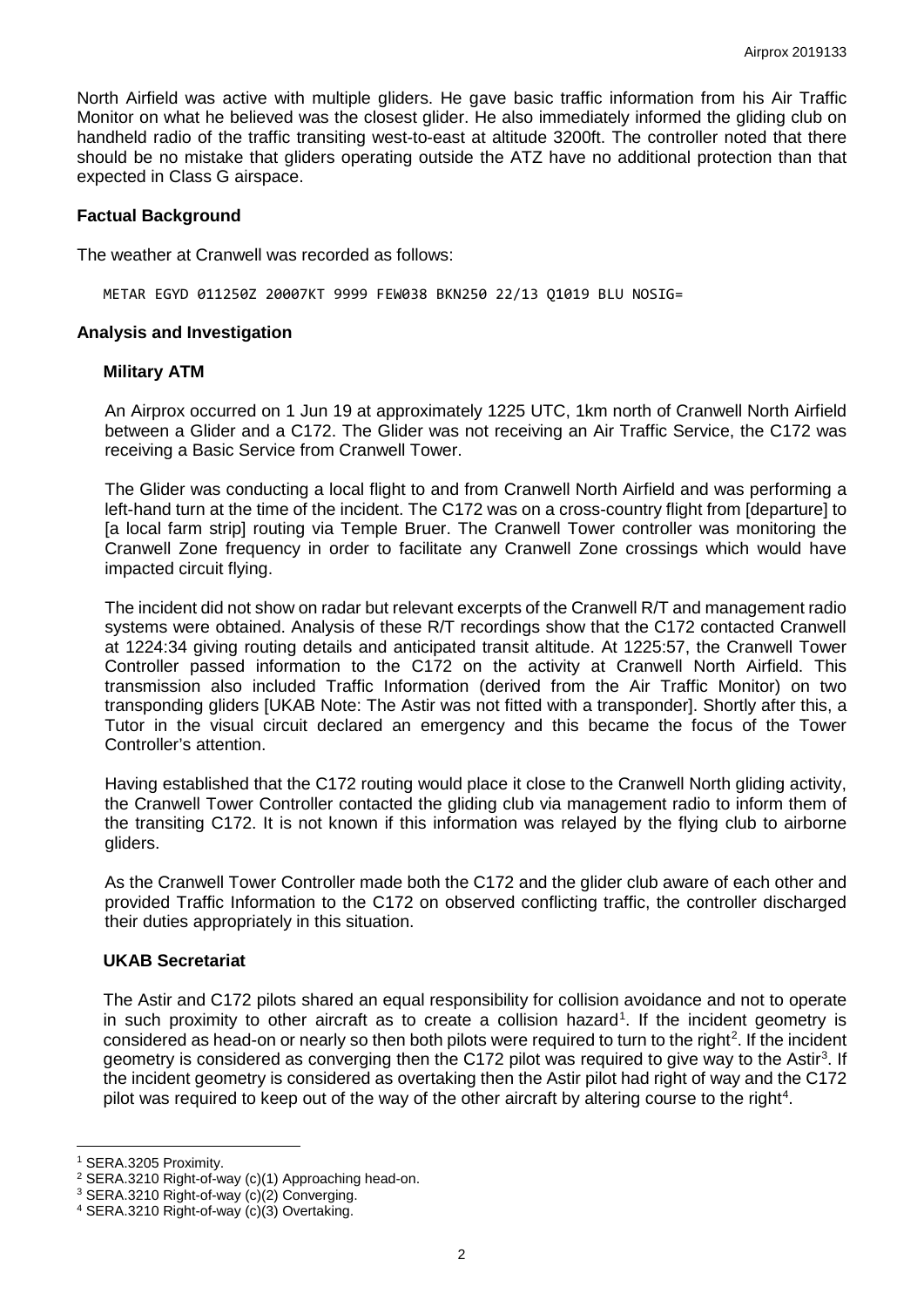## **Cranwell Safety Investigation**

The Gliding Club duty auth did not relay details of the passing GA traffic that was provided to him by Cranwell ATC. Recommendation: The Cranwell Gliding Club should revise orders for the Duty Auth to ensure that all warnings from CRN ATC of passing traffic are re-broadcasted to gliders that are airborne.

The GA pilot elected to fly through a known area of gliding activity despite being made aware of the gliding activity taking place. Whilst not the wisest decision [in their opinion], the GA pilot was within his rights to fly where he did despite being warned of gliding activity.

### **Summary**

An Airprox was reported when an Astir and a C172 flew into proximity at about 1228Z on Saturday 1<sup>st</sup> June 2019 to the north of RAF Cranwell. Both pilots were operating under VFR in VMC, the C172 pilot in receipt of a Basic Service from Cranwell Tower and the Astir pilot not in receipt of a FIS.

## **PART B: SUMMARY OF THE BOARD'S DISCUSSIONS**

Information available consisted of a report from the gliding club CFI, radar photographs/video recordings, a report from the air traffic controller involved and a report from the appropriate operating authority. Relevant contributory factors mentioned during the Board's discussions are highlighted within the text in bold, with the numbers referring to the Contributory Factors table displayed in Part C.

Members first discussed the ATC aspects of the Airprox and were heartened by the proactive and safety enhancing actions of the Cranwell ADC. However, it was a disappointment that their pro-active Traffic Information message to the gliding club was not passed on to the airborne gliders (**CF2**). That being said, some members wondered to what degree that message would have been assimilated and/or actioned by the airborne glider pilots even if it had been transmitted to them. The Board also noted that the lack of transponder in the Astir meant that the Cranwell controller was unable to identify the glider, and that this in turn meant that they could not provide accurate Traffic Information to the C172 pilot (**CF1**).

In the event, the C172 pilot was passed Traffic Information on other gliders, and were warned of gliding activity at Cranwell North airfield albeit without specific Traffic Information on the Astir (**CF3**). For his part, the Astir pilot was unaware of the C172's transit (**CF3**) and only saw the C172 at a late stage (**CF4**). The Board were disappointed that the C172 pilot had chosen not to participate in the Airprox process because this meant that they could not know his perspective or decision-making rationale. As a result, it was not known whether the C172 pilot had seen the Astir, and members could only surmise that he either did not, or was sufficiently unconcerned by its proximity that he did not alter his flight path.

Members then discussed Electronic Conspicuity and noted that Traffic Information was passed to the C172 pilot on 2 other gliders that were fitted with transponders, and that fitment of a transponder to the Astir would no doubt have resulted in specific Traffic Information on its position also being passed to the C172 pilot. Such fitment could also have provided a TAS alert to other TAS equipped aircraft.

Some members questioned the wisdom of the C172 pilot flying in such proximity to a known area of gliding activity which had been further highlighted to him as active by the controller. Other members commented that equal access was intrinsic to Class G airspace and that, although the powered aircraft was required to give way in a converging situation, the mere presence of gliders should not preclude transit by powered aircraft. Members noted that, ultimately, the C172 pilot's routeing to Temple Bruer took him north of the direct track to his destination (presumably to avoid the overheads of Cranwell and Cranwell North airfields), and that he had done so at an altitude at which he remained clear of the Cranwell ATZ. The issue at debate being how far one should avoid gliding sites, to which there was no definitive answer other than 'as much as is practical, and certainly avoid the overhead below maximum winch-launch height'.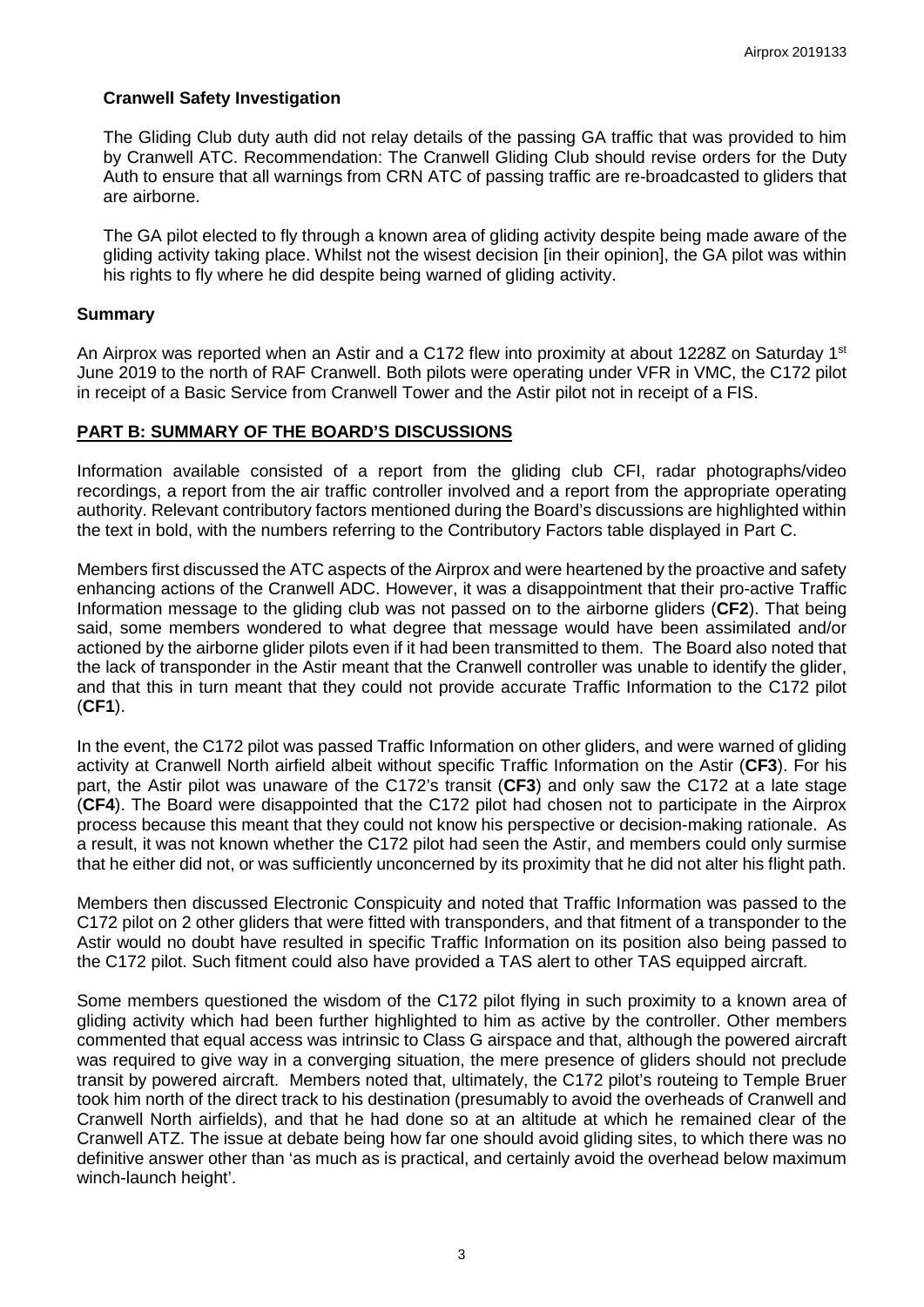Regarding risk, some members opined that, in the absence of the C172 pilot's report, there might be too little information with which to come to a conclusion (risk Category D). The Board discussed this at length but, in the end, decided that the Astir pilot's report was sufficient to determine that, although clearly startled, he had estimated the range at CPA to be such that the risk of collision had been averted. Accordingly, the Board assessed the risk as Category C.

# **PART C: ASSESSMENT OF CONTRIBUTORY FACTORS AND RISK**

### Contributory Factors:

|     | 2019133                                                        |                                            |                                                      |  |  |
|-----|----------------------------------------------------------------|--------------------------------------------|------------------------------------------------------|--|--|
| CF. | <b>Factor</b>                                                  | <b>Description</b>                         | <b>Amplification</b>                                 |  |  |
|     | <b>Ground Elements</b>                                         |                                            |                                                      |  |  |
|     | • Situational Awareness and Action                             |                                            |                                                      |  |  |
| 1   | Contextual                                                     | • Situational Awareness and Sensory Events | Generic, late, no or incorrect Situational Awareness |  |  |
| 2   | <b>Human Factors</b>                                           | • Traffic Management Information Provision | Not provided, inaccurate, inadequate, or late        |  |  |
|     | <b>Flight Elements</b>                                         |                                            |                                                      |  |  |
|     | • Situational Awareness of the Conflicting Aircraft and Action |                                            |                                                      |  |  |
| 3   | Contextual                                                     | • Situational Awareness and Sensory Events | Generic, late, no or incorrect Situational Awareness |  |  |
|     | • See and Avoid                                                |                                            |                                                      |  |  |
| 4   | <b>Human Factors</b>                                           | • Monitoring of Other Aircraft             | Late-sighting by one or both pilots                  |  |  |
|     |                                                                |                                            |                                                      |  |  |

Degree of Risk: C.

Recommendation: Nil.

## Safety Barrier Assessment<sup>[5](#page-3-0)</sup>

In assessing the effectiveness of the safety barriers associated with this incident, the Board concluded that the key factors had been that:

## **Ground Elements:**

**Situational Awareness of the Confliction and Action** were assessed as **ineffective** because the Astir glider was not fitted with a transponder and hence the controller could not detect it.

### **Flight Elements:**

 $\overline{\phantom{a}}$ 

**Situational Awareness of the Conflicting Aircraft and Action** was not formally evaluated because it was not definitively known whether the C172 pilot was aware of the Astir or had taken action. That being said, the Board agreed that the likely lack of situational awareness by either pilot about the other was contributory.

**See and Avoid** were assessed as **partially effective** because the Astir pilot did not see the C172 until at a late stage.

<span id="page-3-0"></span><sup>&</sup>lt;sup>5</sup> The UK Airprox Board scheme for assessing the Availability, Functionality and Effectiveness of safety barriers can be found on the [UKAB Website.](http://www.airproxboard.org.uk/Learn-more/Airprox-Barrier-Assessment/)